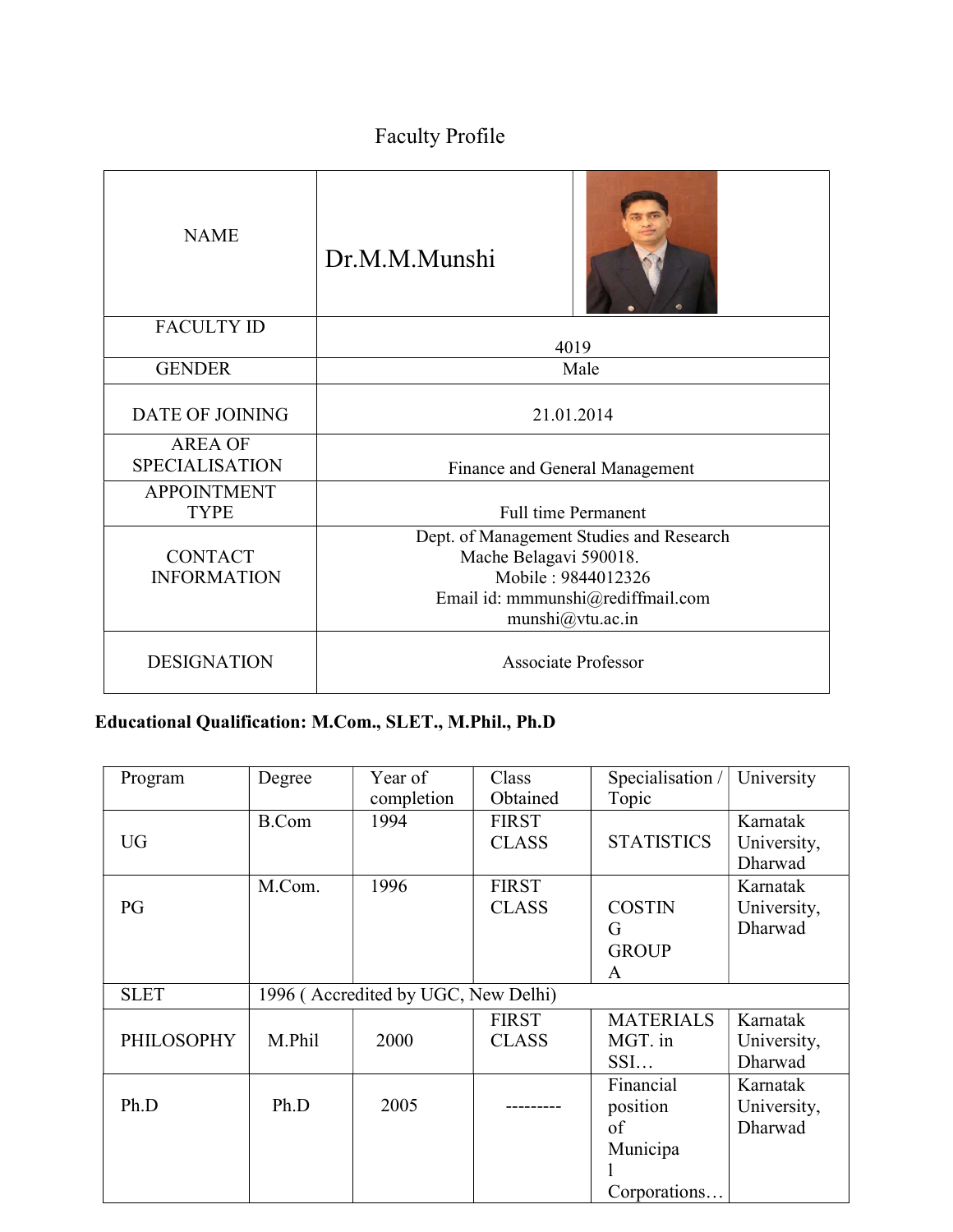# Academic Experience

| Designation                                                         | Period                                            | Courses taught        | Institution          |
|---------------------------------------------------------------------|---------------------------------------------------|-----------------------|----------------------|
| Lecturer and SGL                                                    | $15^{th}$ June 1996 to $10^{th}$                  | B.com, BBA, M.Com,    | Gogte College of     |
|                                                                     | December 2007                                     | PE I & II (CA course) | Commerce, Belagavi   |
| Professsor                                                          | $11^{\text{th}}$ December to $20^{\text{Th}}$ MBA |                       | Gogte Institute of   |
|                                                                     | January 2014                                      |                       | Technology, Belagavi |
| <b>Associate Professor</b>                                          | $21st$ January 2014 till                          | <b>MBA</b>            | VTU, Belagavi        |
|                                                                     | date                                              |                       |                      |
| Former Visiting faculty of VTU, IMER, GCC and Bhartesh BBA Belagavi |                                                   |                       |                      |

# Administrative Experience

| Designation            | Period         | Program            | Institution          |
|------------------------|----------------|--------------------|----------------------|
| Head of the Department | 2000 to 2007   | <b>BBA</b>         | Gogte College of     |
|                        |                |                    | Commerce, Belagavi   |
| Head of the Department | 2007 to 2013   | <b>MBA</b>         | Gogte Institute of   |
|                        |                |                    | Technology, Belagavi |
| Special Officer        | 2016 to 2018   | Academic Section   | VTU, Belagavi        |
| Special Officer        | 2016 to 2017   | <b>SAP</b> Section | VTU, Belagavi        |
| Special Officer        | 2021 till date | Academic Section   | VTU, Belagavi        |
|                        |                | and SAP Section    |                      |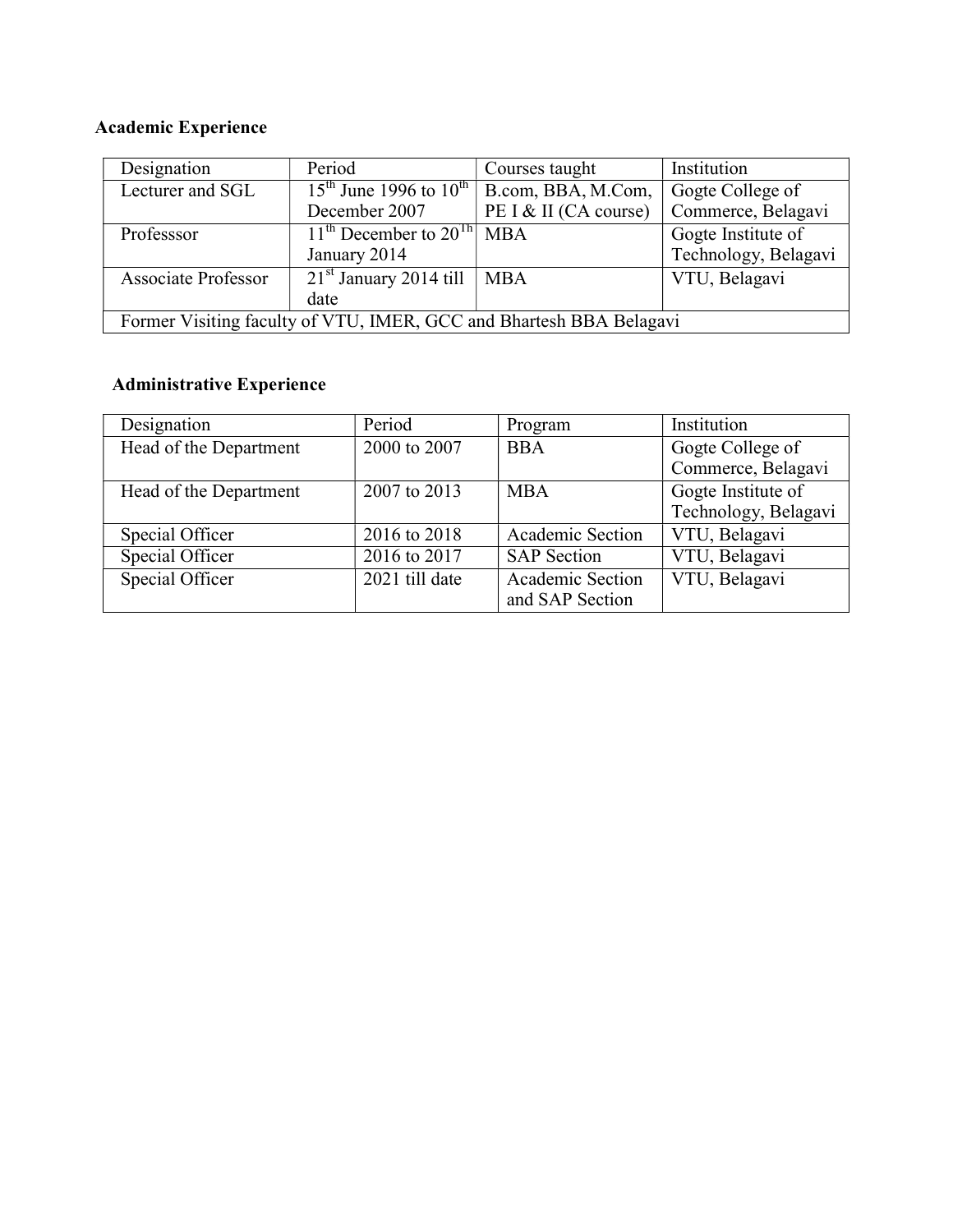## Honours and Awards

- 1. Best paper (Runner-up) under doctoral category in the Annual International Research Conference – 2020 for the Paper 'Exploring the nexus between Accessibility to credit and Economic wellbeing at the Grassroots: Evidence from the Indian Microfinance Model' 11<sup>th</sup> International SIMSARC'20 conducted (online) Achieving \$5 Trillion Economy of India: Opportunities and Challenges on 21-23 December, 2020. SYMBOSIS INSTITUTE OF MANAGEMENT, PUNE, MAHARASTRA
- 2. Best Paper award at the International Conference on European Alliance on innovation conducted by SIMS PUNE for the Paper 'A study on soft skill training as an intervention to reinforce employee performance in the contemporary banking sector' – 2019, SIMS, PUNE
- 3. Best Paper award at the International Conference for the Paper Challenges of Educating Rural India – 2016, ICBM Business School Excellence, Hyderabad
- 4. Best Caser award at the Case Presentation International Conference A case of Organizational Development of Servo-controls, Belgaum. – 2015, ICBM Business School Excellence, Hyderabad

# Doctoral Theses Guided

| 2022                                                                                     |
|------------------------------------------------------------------------------------------|
| <b>MARULASIDDAIAH B M</b><br>VTU, Marulasiddaiah B M                                     |
| 2021                                                                                     |
| PRIYANKA BABAGONDA PATIL<br>VTU, Belagavi, Priyanka Babagonda Patil                      |
| 2020                                                                                     |
| <b>SANJAY DESHPANDE</b><br>Visvesvaraya Technological University, Sanjay Deshpqande      |
| 2020                                                                                     |
| <b>VANISHRI R HUNDEKAR</b><br>Visvesvaraya Technological University, Vanishri R Hundekar |
| 2016                                                                                     |
| <b>SANJAY HANJI</b>                                                                      |

Visvesvaraya Technological University,Sanjay Hanji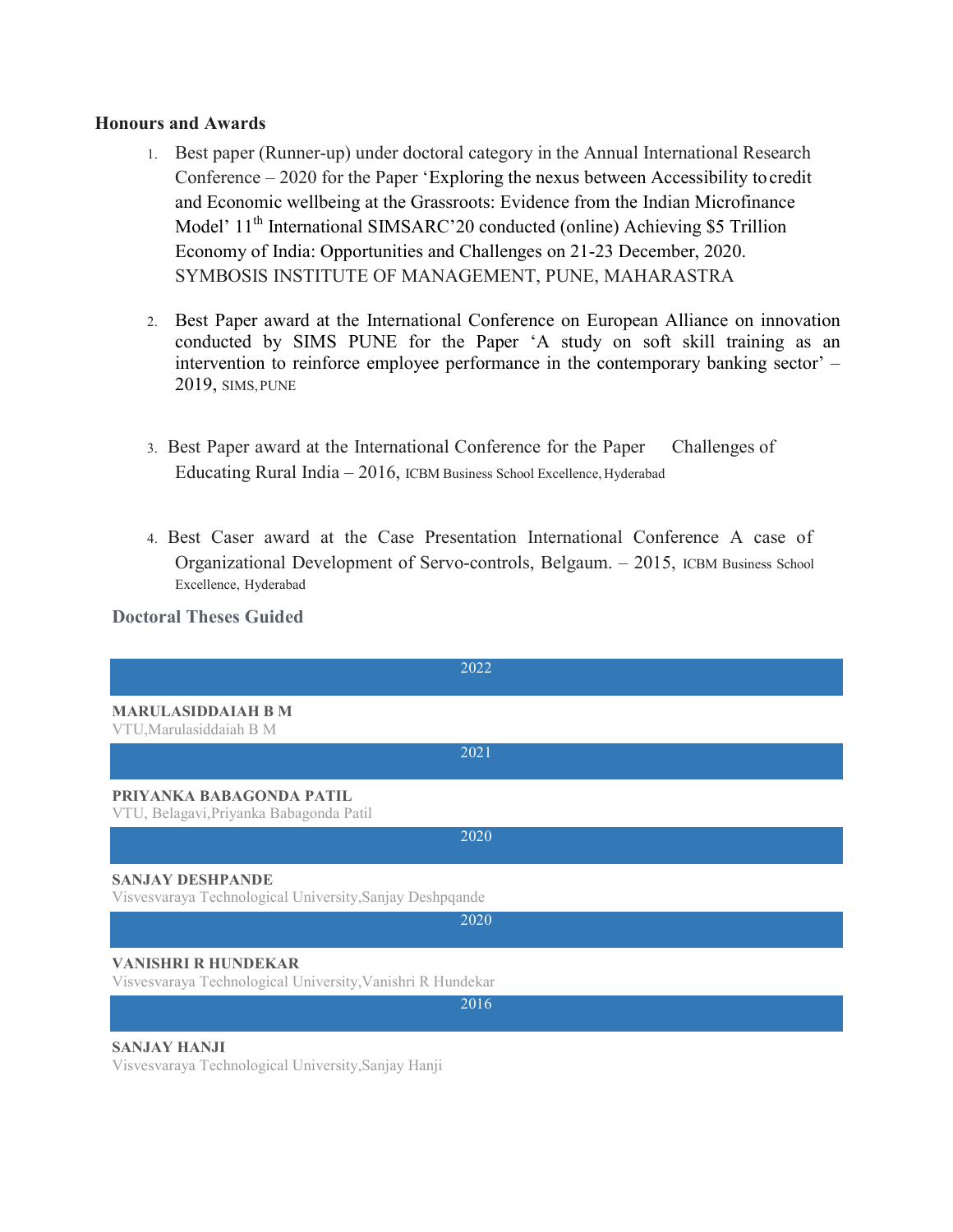# PROJECTS

# Guided more than 180+ PG Projects for MBA, M.Com students and 60+ BBA students' Projects

# **Consultancy**

- 1. Conducted a study on the Impact of MNREG Scheme in Belgaum District during the year 2010 under consultancy from Govt. of Karnataka
- 2. Conducted a study on organizational climate for BDK Industries, Dharwad during the year 2011.
- 3. Conducted a survey on the efficacy of the health centers of CCB along with Dr.S.G.Kulkarni in 2006.
- 4. Conducted a study for the implementation of Nirmal Nagar Yojana for CCB in 2003.
- 5. Conducted a study on the efficacy of the menial staff of KLS GCC, Belgaum
- 6. Conducted a study on the viability of starting a CBSE school at Belgaum for Karnatak Law Society, Belgaum.

# Editor-in Chief (former)

'PRABHANDAN' –A scholarly peer reviewed journal ISSN No.22293-4791 published bi-Annually by the department of Management Studies & Research GIT, Belgaum.

# Chief Mentor (former)

Newsletter of MBA @ GIT-A Bi-Annual publication of MBA students of GIT, Belagavi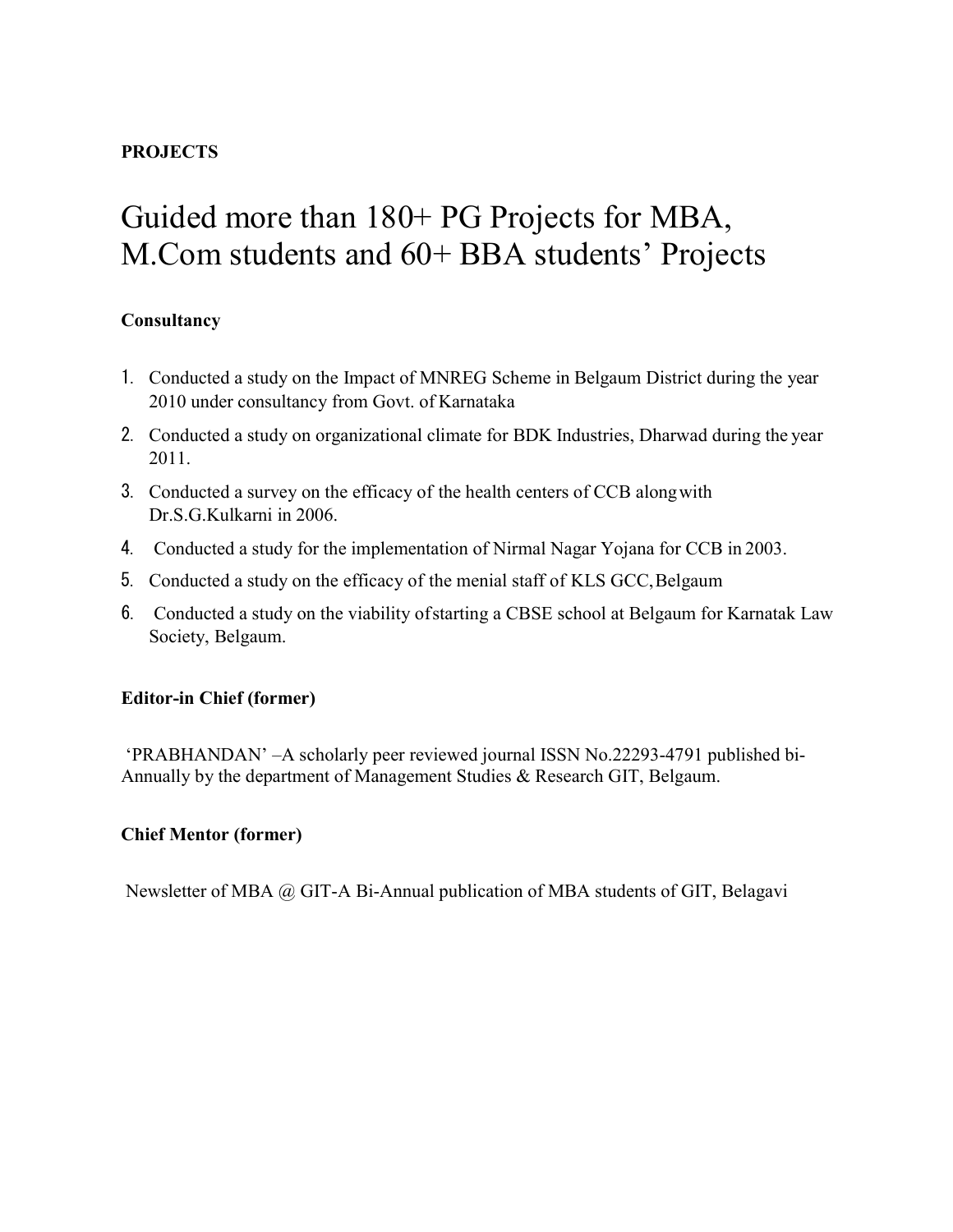## Resource Person for FDPs/Conferences/workshops etc.

- 1. Resource person for a Short Term Training Program on Technical Education for Rural Development at Government Engineering College Hassan held from 25<sup>th</sup> -30<sup>th</sup> November 2020
- 2. Panelist on "effectiveness of supply chain mgt, of fruits and vegetables of HOPCOMS" conducted by Christ deemed to be university on 09.03.2020 at Bangalore
- 3. Chief resource person for a Certificate course on Personality Development through Principles of Management from 18.11.19.to 19.12.2019 for CoBRA Schoolof Jungle warfare & Tactics CRPF, Belagavi
- 4. Resource Person at the Annual Conference on Entrepreneurship and Role of Higher Education, conducted by Shivaji University commerce and Mgt. Teachers Association Kolhapur on 07.04.2019
- 5. Resource person for a three-day FDP on the topic New Perspectives to teaching and LearningProcess held at KCT Engineering College Kalburgi on 30.03.2019
- 6. Resource person for the induction Program on the topic "Career Planning in the 21st century" at SGBIT, Belagavi, on 27.08.2018
- 7. Resource person for Challenges of Parenting in the contemporary Period at St Xavier's High School Belagavi, on 15.09.2018
- 8. Resource person at the national conference on "Skill Development and entrepreneurship NCSDE, at SGBIT, Belgaum on 28.04.2018,
- 9. Resource person for a seminar on Parenting in the Millenium for the parents meet at Divine Providence Belagavi on 11.12.2017
- 10.Resource person for the two day National seminar on 'Data Analytics in Education Management system at GIT, Belagavi, on 31.10.2017
- 11.Panelist in the Venudhwani 90.4 FM, Kansu, community Radio station for a penal discussion on 10.02.2017
- 12.Resource Person at the National Seminar on 'Empowerment of women through Entrepreneurship –Role of startup India and stand up India' on 24.09.2016 at Anjuman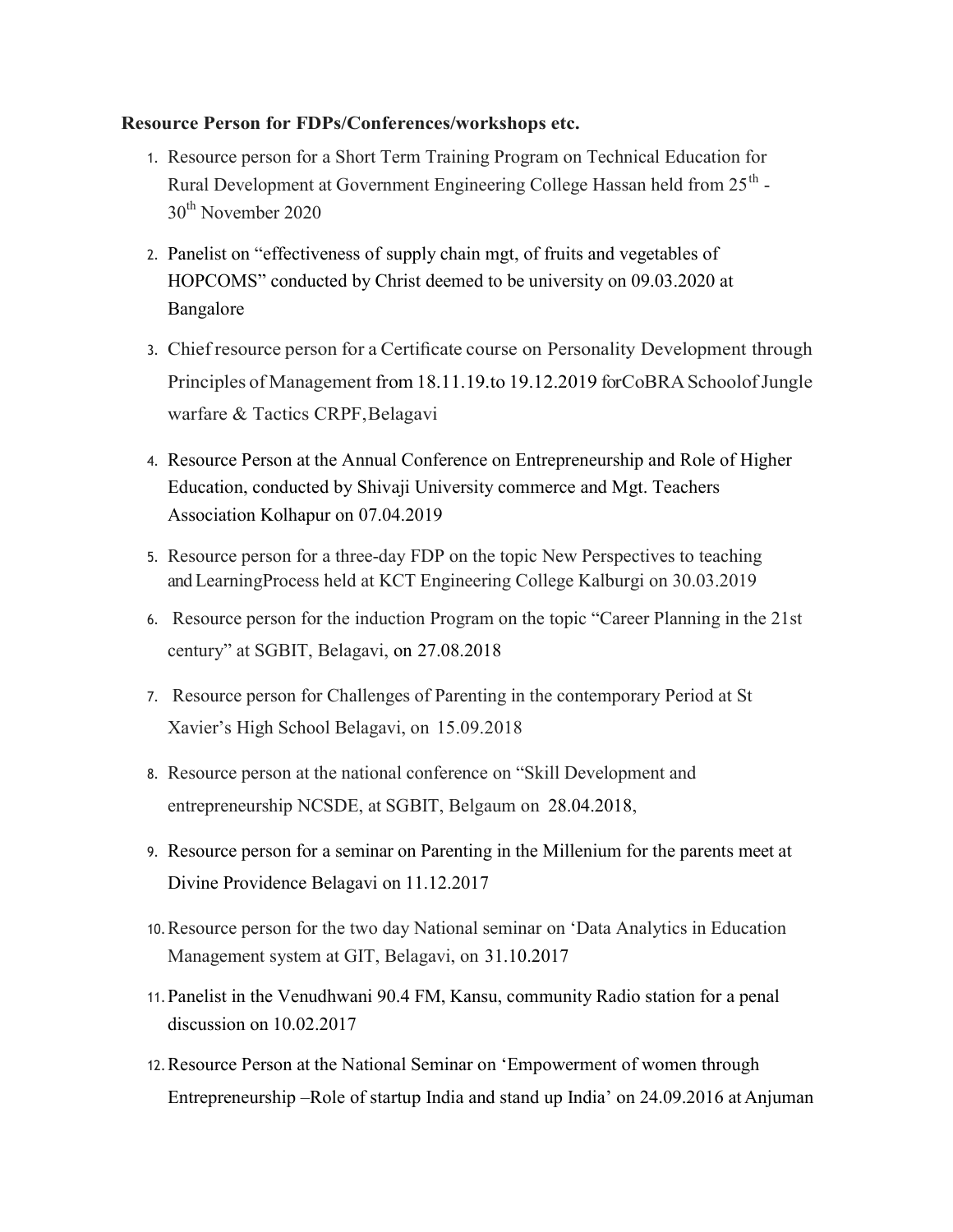Arts and Science College Bijapur

- 13.Resource person as lead speaker in the Two weeks National Level Faculty Orientation Programme (FOP-2016) at BKIT Bhalki on the topic "Enhancing Teaching Skills for Modern Times" held during the period from  $1<sup>st</sup> - 10<sup>th</sup>$  July 2016.
- 14.Lead speaker in the UGC sponsored one day National seminar on ' Emerging trends on rural Entrepreneurship in India ' held on 08th September, 2015 at L.K Khot College of Commerce, Sankeshwar, Karnataka.
- 15.Resource person in the UGC sponsored two day national seminar on 'Succession Planning in Higher Education ' held on 20th and 21st, Feb, 2015 at S.R. Kanthi, Arts, Commerce and Science College, Mudhol, Karnataka
- 16.Resource person for the research colloquium series at KLS-IMER, BELAGAVI on the topic 'A reality check of contemporary research' held on 20th August, 2015.
- 17.Special talk at Belgaum Beacons on 'Four parables that can change your thinking' on 29th August, 2015
- 18.Resource Person at the UGC sponsored National seminar on 'Is the Indian Higher Education system at cross roads? Lessons from policy dilemmas and its impact on employment' 04.02.2014 conducted by Anjuman College Bijapur
- 19.Resource person in the VTU-VGST FDP Program on "Role of Teachers, Opportunities and Challenges in Technology held on  $7<sup>th</sup>$ - 10<sup>th</sup> May, 2014 at VTU Regional Centre, Gulbarga
- 20.Resource person at the national conference (UGC Sposored) on 'Higher Education and Employment Opportunities" conducted on  $22<sup>nd</sup>$ , Feb, 2014, Anjuman college, Bijapur

# Chairing of Sessions

- 1. Chaired a Technical session at the National Case Conference 2021 at KLS Gogte Institute of Technology, Department of MBA on 'Busines Innovations during Covid-19 Pandemic on  $4<sup>th</sup>$  and  $5<sup>th</sup>$  June 2021 at Belagavi
- 2. Chaired a Technical session at the state level Seminar on 'Customer Relationship Management, Micro Credit and Entrepreneurship Development" conducted by Mahaveer P. Mirji College of Commerce, Belgaum 2014
- 3. Chaired for a Technical Session in the International Conference on 'Emerging Trends, Challenges & opportunities in Global Business, Management, Tourism and Information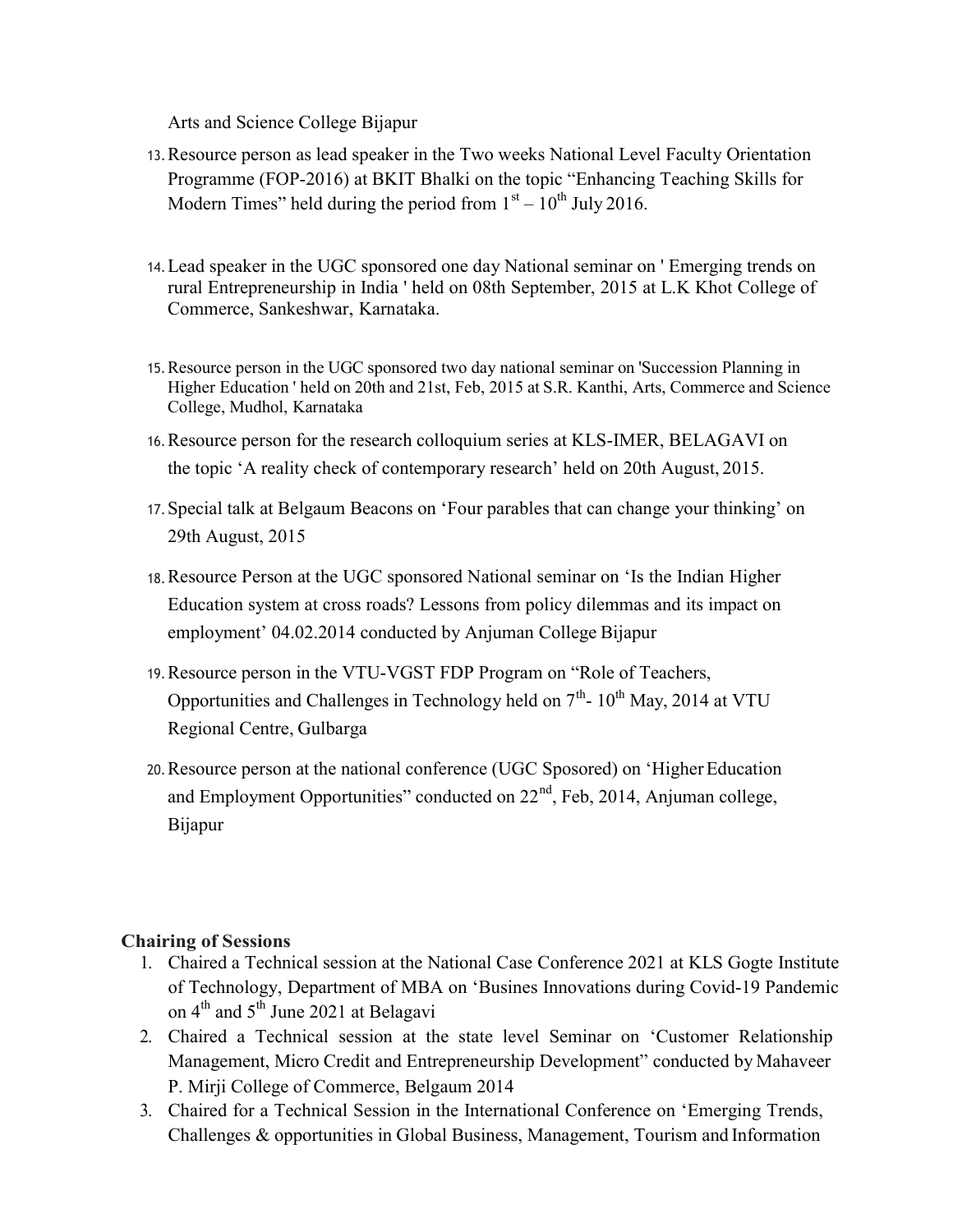Technology (IC-GBMTI), 2013 Organized by Research Development Association and Research Development Research Foundation on  $28<sup>th</sup> \& 29<sup>th</sup>$ , Sept, 2013 at Goa.

# Books Published

1. 'Masters of Management Thought'

Mahanand Charate and Dr.Munshi M. M., ISBN:978-81-280- 2487-0 Published by Sapna Book House, Bangaluru.

2. Entrepreneurship Development

Dr.Munshi M. M., Prakash Pinto, Ramesh Khatri, ISBN: 978-93-5202-446-9 published by Himalaya Publishing House, Bangaluru

3. Research Methods

Dr.Munshi M. M, Gayathri Reddy, by Himalaya Publishing House, Bangaluru

4. Innovative teaching Tools and Cases of Learning Organizations Dr.Munshi M. M, Sanjay Deshpande, published by LAP LAMBERT ACADEMIC PUBLISHING, Deutschland Germany. ISBN:978-3-659-77731-

# Book Chapters

- 1. A Case Study of Entrepreneurial success of Atul Purohit Sweets: A person who grew beyond expectations Managing Business Vanishri Hundekar M M Munshi. Sanjay Deshpande , Book Title: VUCA world Cases and Experiences Excel India Publishers, New Delhi 2018, pg 69-76 ISBN: 978-93-56724-02-01
- 2. A Case Study of Entrepreneurial success of Atul Purohit Sweets: A person who grew beyond expectations Munshi M. M, Sanjay Deshpande, Vanishri Hundekar

Book Title: VUCA world Cases and Experiences Excel India Publishers, New Delhi 2016 ISBN: 978-93-56724- 02-01

3. An empirical study on Impact of Self-Help Group Bank Linkage program on Women Empowerment- case of Belagavi District

Dr. M M Munshi, Dr. Vani Hundekar Book Title: Futurology: Managing business in the age of technological Disruption Year: 2019

4. Traditional Cost accounting System

Dr. M M Munshi, Dr. Vani Hundekar

Book Title: Managing Business in VUCA world cases and experiences

Year: 2017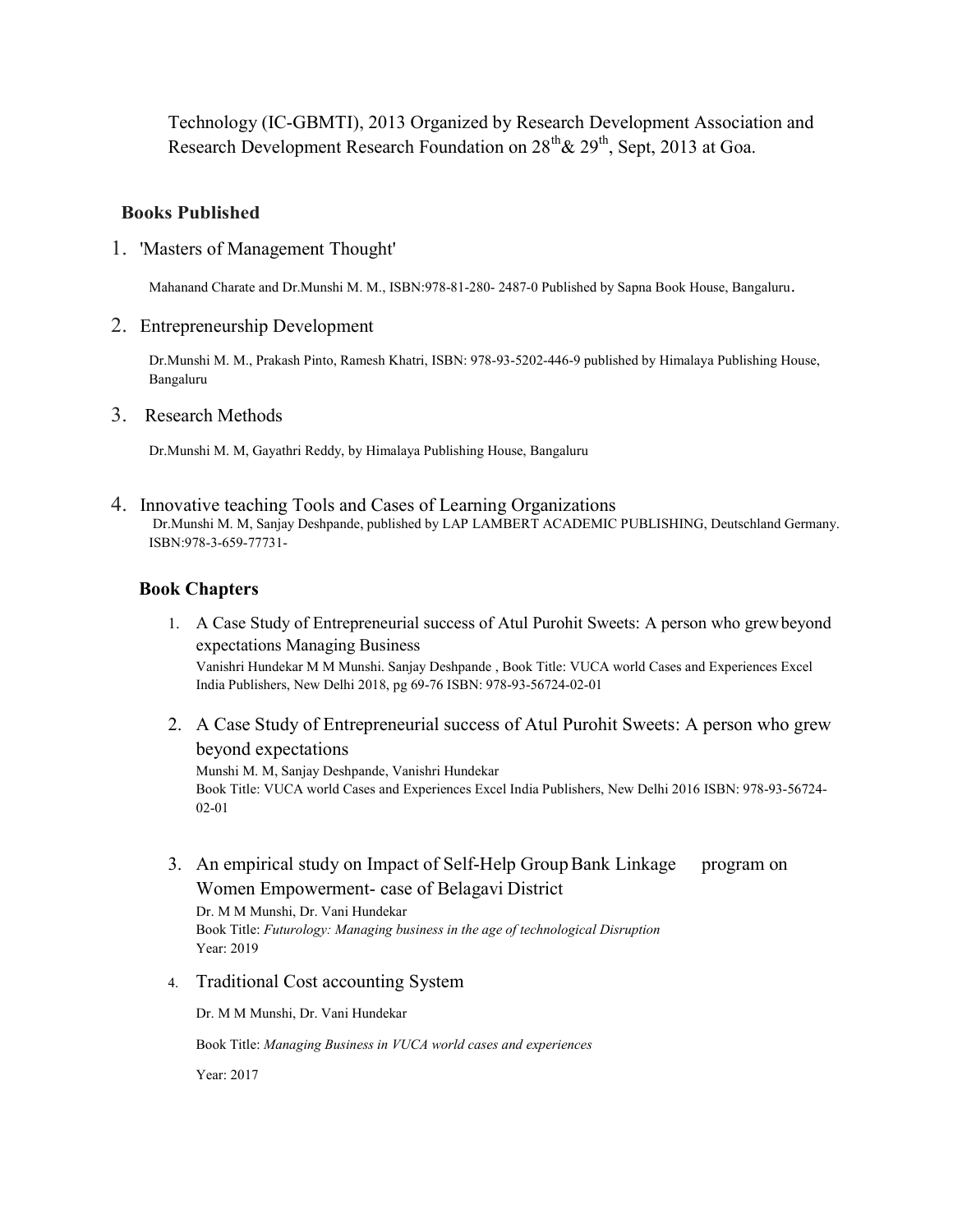## Publications

## Journal Publications

1. Impact of Soft Skills Training on Knowledge and Work Performance of Employees in Service Organizations

Deshpande S.K., Munshi M.M. (2022) In: Chandani A., Divekar R., Nayak J.K. (eds) Achieving \$5 Trillion Economy of India. Springer Proceedings in Business and Economics. Springer, Singapore. https://doi.org/10.1007/978-981-16- 7818-9\_5, Pages 81-102

#### 2. The Economic impact of SHG Bank linkage program in India

Vanishri Hundekar Dr. M M Munshi

International Journal of Bank Management, IUP Publications, Volume 12, Year 2020, ISSN/ISBN 978-81-314-2793-4 Pages 57-77

#### 3. Women empowerment through Micro Finance and Self Help groups

Priyanka B. Patil,Munshi M.M. Journal of Emerging Technologis and Innovative Research, ISSN2349-5162, UGC approved Journal No:63975, Impact factor:5.89Vol:7; Issue:5, May-2020

- 4. Impact of Soft Skills Training on Behaviour And Work Performance of Employees In Service Organizations Sanjay K Deshpande, M M. Munshi, IUP journal of Soft skills 2020 March, Vov XIV No 1, ISSN -09738479, pg 7-26
- 5. Influence of Communication Climate on Employee Engagement in Organized Retail Stores

Nupur Veshne, Munshi M.M. GBS Impact: Journal of Multi-Disciplinary Research Jan-June 2019, ISSN:2454-8545

6. Signs of Employee Disengagement

Munshi, M.M., Marulasiddaiah B M.International Research Journal of Business and Management (IRJBM), , Volume 8, Year 2015, Pages 77-82

- 7. Significance of relocation of forest dwellers in Tiger reserves A case study of Kali Tiger Reserve, Uttar Kannada, Karnataka Sanjay K Deshpande, M.M.Munshi, Darekar Jayanand, International Journal of Research in Economics and social sciences (IJRESS) Dec, 2017 Vol. 7 Issue 12 pp131-139 ISSN: 2249-7382, Impact factor: 6.939
- 8. A Study on Comparative Analysis of Impact of Soft Skill Training on the Employees of Private and Public Sector Banks in the City of Belgaum, Karnataka Deshpande, S. K., Munshi, M. M, (2017) International Journal of Economics & Management Sciences, 6(6). Oct 2017, Vol 6, Issue 6, ISSN(O): 2162-6359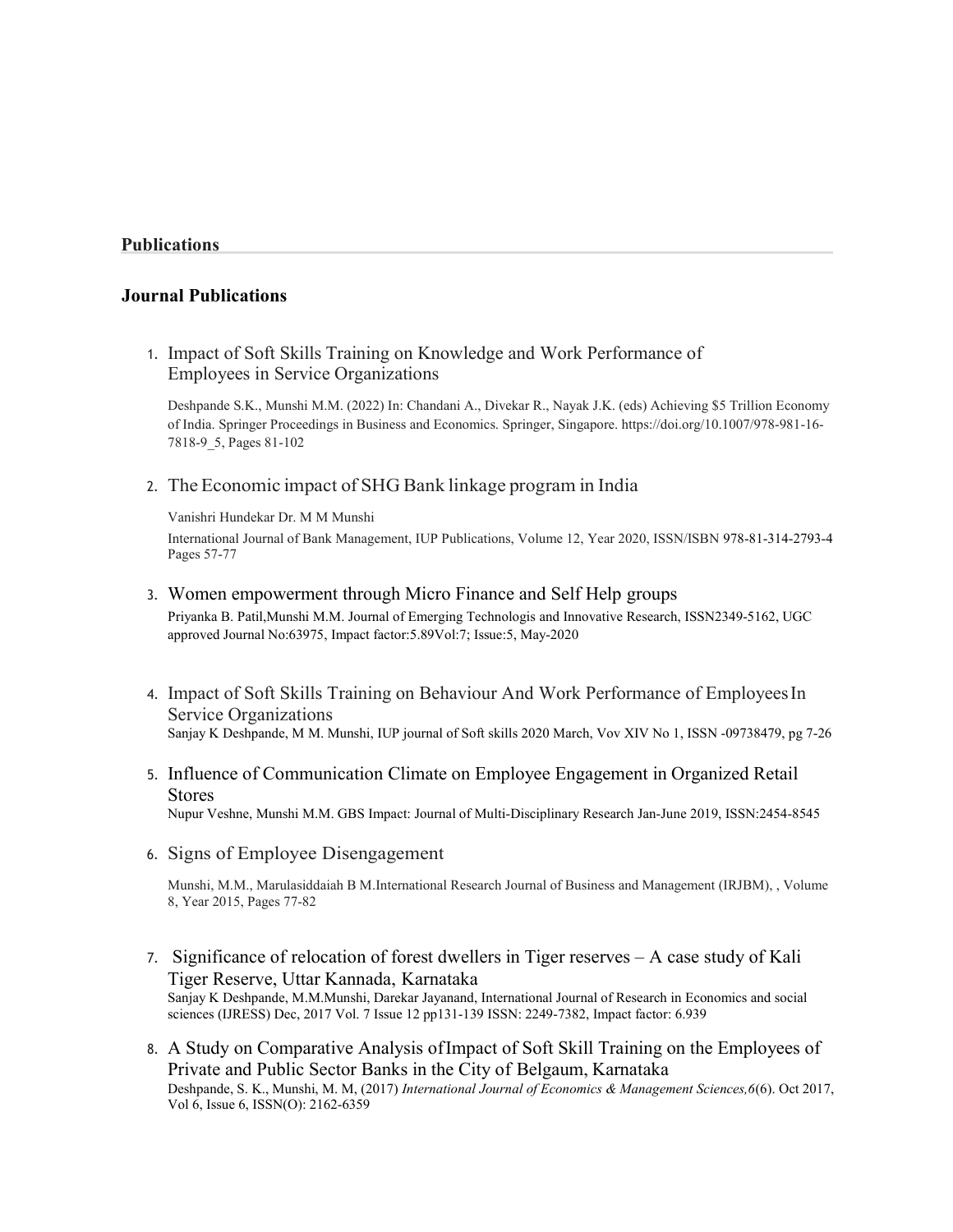- 9. Enhancing Employee Engagement Through Emotionally Intelligent Leaders Veshne Nupur, Munshi M.M. Ushus-Journal of Business Management, July-September 2017,ISSN : 0975-3311
- 10.A Case of two-fold growth- Capturing Domestic and International Markets A case study of Vega Helmets, Belagavi. Karnataka, India" Sanjay K.Deshpande, Munshi M M.Vanishri Hundekar, NOLEGEIN-Journal of Human Resource Management & Development,Jan,2018,Vol 1,Issue 1., Impact factor: 1.3599, e-ISSN:2581-530x
- 11.Gold imports in India : he changing scenario:2006-12, Manoj S. Yawalkar, Munshi M.M. ISSN: (online) :2454-8499 , Vol:4, Issue:4, April,2018pg 1-8, Impact factor: 1.3599,
- 12.An analysis of selection behavior of retail investors towards mutual funds: A study with reference to Udupi District, Karnataka Prakash Pinto, Ajaya, Munshi M.M. Peer reviewed, Indexed &Included in Proquest & Ebsco Avesha – The Journal of Management-Sept, 2016, Vol.9 No.3 ISSN 0974-5467 pg 36-49
- 13.Challenges of Educating Rural India Sanjay Deshpande, Munshi M M.UDAAN Journal- The international Journal of Management Research,- Dec, 2016 Vol4,No. 2, pg 87-93, ISSN:2347-9256
- 14.An Empirical Study on the Impact of Outbound Training on the Personalityand Behavior of Management Students

Munshi, M. and Deshpande, Sanjay K, The IUP Journal of Soft Skills, Volume 3, Year 2015, Pages 56-65

15. Engagement of Research Scholar in Research

Munshi, M.M., Marulasiddaiah B M IOSR Journal of Business and Management (IOSR-JBM), Volume 17, Year 2015, Pages 13-15

- 16.New Pardigms in Training and their Impact Sanjay Deshpande, Munshi M M Impact- Journal of Multi disciplinary Research, ISSN: 2454-8545, Vol.3 Issue: 1 Jan-June 2017
- 17.Impact of Maggi Noodles on Youth Munshi, M.M., Nitin J Maniyal, International Journal of Retailing and Rural Business Perspectives, Vol.4, No.3, pp.1811-1814, Jul-September, 2015 ISSN (Print):2279-0934 (Online): 2279-0942 Impact Factor-5.996
- 18.Indian Investors and Chase for Gold: An Appraisal for 2010 & 2011 Munshi, M.M., Manoj Yawalkar, International Research Journal of Multidisciplinary Studies, Vol.2, Issue.3, March-2016 ISSN (Online): 2453-8499, Impact factor: 0.679
- 19.Financial Literacy and Planning of Retail Investors in Dakshina kannada District in Karnataka

Prakash Pinto, M. M. Munshi, Ajaya ANVESHA- the Journal Management, Vol.8, No.4, pp.16-19, October-Dec 2015, ISSN; 0974-5467

20. A case on organizational Development on Servo controls Pvt. Ltd.,Belgaum, Karnataka, India'

Munshi, M.M., Sanjay K Deshpande, Rushali Ligad Journal of Management research - UDAAN, Volume 3, Year 2015, Pages 40-49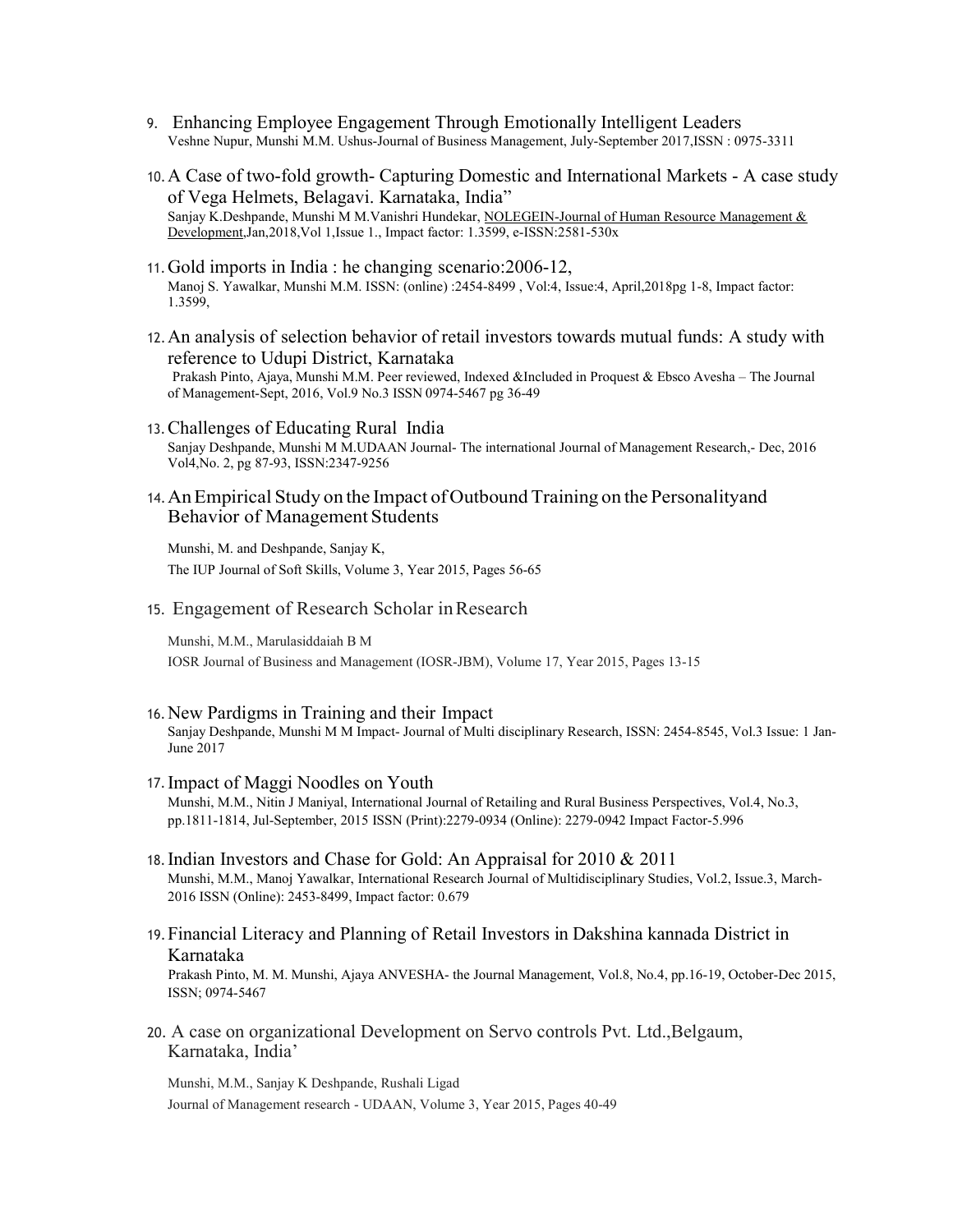21.Emotional Intelligence and Work Performance Relationship: A Study on Sales Personnel Working in the Organized Retail Stores

Munshi, M.M., Hanji, S.V., IOSR Journal of Business and Management (IOSR-JBM), , Volume 17, Issue No 12, pp. 108-115, December 2015 e-ISSN: 2278-487X, p-ISSN: 2319-7668

22.Moderating Effect of Sales Personnel's Age, Qualification and Work Experience on the Emotional Intelligence and Work Performance Relationship in the Organized Retail Stores"

Munshi, M.M., Hanji, S.V., International Journal of Business and Administration Research Review (IJBARR), Volume 2, Issue No 12, pp. 36-44, December 2015. E-ISSN: 2347-856X, ISSN: 2348-0653

23.Exploring the Effect of Sales Personnel' Demographics on their Work Performance in the Organized Retail Stores Munshi, M.M., Hanji, S.V., Asia Pacific Journal of Research (APJOR), Volume 1, Issue No XXXIV, pp.113-121,

24.Revisiting CSR and the Government's Stance in the Contemporary Scenario' in the Munshi, M.M., Shaheda Banu, International Journal of Management (IJM), Volume 4, Issue 4, (July- August 2013)

December 2015, e-ISSN: 2347-4793, ISSN: 2320-5504

ISSN Print: 976-6502 ISSN Online: 0976-6510 Impact Factor (2013): 6.9071

25. Empowering Women through Education Munshi, M.M., Shaheda Banu, in the International Journal 'Global Research Analysis' Volume:2, Issue:9, September, 2013- ISSN No 2277-8160 Impact Factor 0.27

#### 26.The Odyssey of Indian Higher Education System Munshi, M.M., Kulkarni P M in International Organization for Scientific Research (IOSR) IOSR Journal of Business and Management (IOSR JBM).Volume14, Issue1(Sep.-Oct. 2013), PP11-14 e-ISSN: 2278-487X, p-ISSN:2319-7668 impact factor 6.923

27.Re- scripting India's Future using Skill Development as a Potential Tool

Deshpande, S. K., & Munshi, M. M Peer reviewed Journal Pariprashna, Volume 1, Year 2015, Pages 196-205

28.Linking Emotional Intelligence, Sales Performance and Sales success of Retail Sales People: A Review Approach'

Munshi, M.M., Hanji, S. V.,in International Journal of Research in Commerce and Management' (IJRCM).Volume 4, (2013) Issue12 (December). ISSN: 0976-2183 Impact Factor (2013): 6.923

- 29.Emerging Challenges and Thrust Areas of Indian Higher Education System Munshi, M.M., in 'SHOD'- Pioneer Journal of IT & Management, Indore, Volume 9(2) July-Dec, 2013, Pages 57-60, ISSN 0974-8954. ISSN 0974-8954
- 30. A Multidimensional Subjective Scale Development for Measuring Sales Performance of Retail Sales Personnel

Munshi, M.M., Hanji, S. V., IOSR Journal of Business and Management (IOSR-JBM), eVolume 16, Issue No 4, pp. 39-47, April 2014, -ISSN: 2278-487X, p-ISSN: 2319-7668 Impact Factor (2013): 6.923

31.Wildlife Management Strategies and Management Initiatives in India. With special reference to conservation of the Royal Bengal Tiger species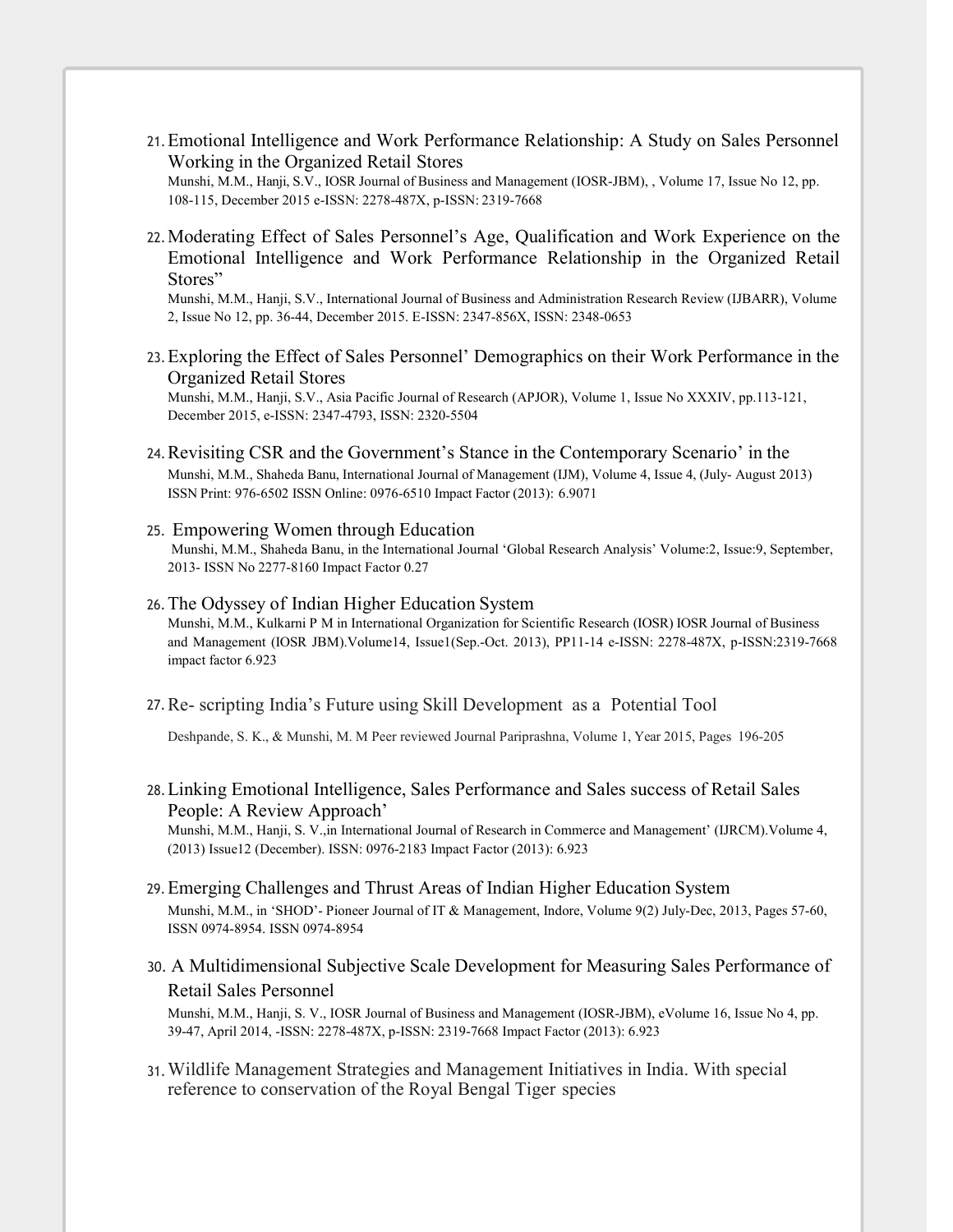Munshi M.M., Sanjay K Deshpande International Journal of Business and Management And Social sciences (IJBMSS), Volume 4, Year 2015, Pages 8-13

32.Current Account Deficit from 2007 to 2012 and the Indian Economy

Munshi, M.M., Manoj Yawalkar

International Journal Of Engineering, Education And Technology (ARDIJEET), Volume 3, Year 2015, Pages

33. A Study on Link Between Farmers' Choices of Crops with their Income &Types of Land Holding

Hanji, S.V.,Vyas, B.A., Munshi, M.M., & Reddy, K.G., Asia Pacific Journal of Research, ISSN:2320-5504, E-ISSN-2347- 4793, Vol.I, No.20, December,pp: 55-62, 2014.

#### 34. A Multidimensional Subjective Scale Development for Measuring Sales

Performance of Retail Sales Personnel

M.M.Munshi, Sanjay Hanji IOSR Journal of Business and Management (IOSR-JBM), e-ISSN: 2278-487X, p-ISSN: 2319-7668, Vol.16, No.4, Ver-IV, April, pp: 39-47, 2014.

#### 35. A Study on Customer Mobile Application Usage Pattern and theirSatisfaction

Makandar, A., Hanji, S., Vyas, B., Munshi, M.M., (October).International Journal of Research in Commerce, Economics & Management, ISSN: 2231-4245.Volume 4, (2014) Issue 10, Year 2014, Pages 19-24

#### 36.Consumer Demographics and its Influence on their Car Preferences inIndian Four Wheeler Market

Patil, P., Hanji, S.V., Munshi, M.M International Journal of Research in Commerce, IT & Management, ISSN: 2231-5756, Vol.4, No.10, October, pp: 68-75, 2014.

# 37.Lessons from the Global Financial Crisis 2008: India and its Monetary Policy Responses – An Empirical Analysis

Keerthi Deshpande, Munshi, M.M., Gururaj Deshpandein International Journal of Engineering and Management Sciences I.J.E.M.S., VOL.5 (4) 2014:277-286 ISSN 2229-600 X

#### 38.The Odyssey of the Indian Higher Education System

Munshi, M.M., Kulkarni P M, IOSR Journal of Business and Management, Volume 14, Year 2013, Pages 11-14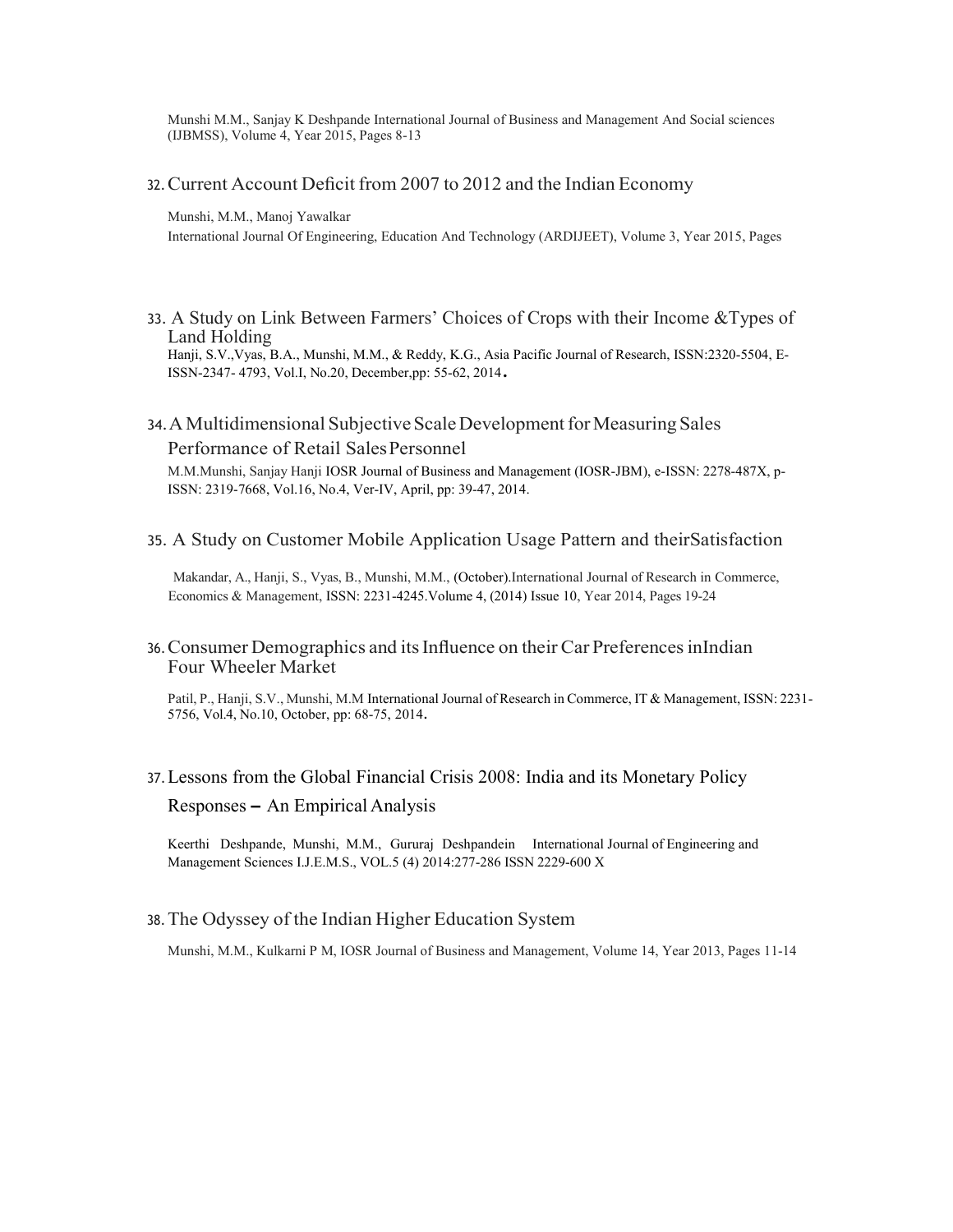## Conference Presentations/ Proceedings

1. Exploring the nexus between Accessibility to credit and Economic wellbeing at the Grassroots: Evidence from the Indian Microfinance Model'

Munshi M.M. 11<sup>th</sup> International SIMSARC'20 conducted (online) Achieving \$5 Trillion Economy of India: Opportunities and Challenges on 21-23 December, 2020.SYMBOSIS INSTITUTE OF MANAGEMENT, PUNE, MAHARASTRA

2. An empirical study on Impact of SHGBLP on Women Empowerment- A case of Belagavi District

Vanishri Hundekar, Munshi M.M. International Conference on Futurology: Managing Business in the age of Technological Disruptions -2019 Bloomsbury Publishing India. Pvt Ltd Pg 16-34 ISBN: 978-93-89714-64-7

- 3. A study on soft skill training as an intervention to reinforce employee performance in the contemporary banking sector Sanjay. K Deshpande,M. M. Munshi, International Conference on European Alliance for Innovation. SIMS PUNE, 2019, ISBN: 978-1-63190-191-1 Pg 1-19
- 4. Selling Green Services amidst Greenery- A Case Study of Ecotourism with special reference to Jungle Lodges & Resorts a Venture of Govt. of Karnataka Munshi M.M , International conference on Managerial Excellence in VUCA World Siva Sivani Institute of Management, Secunderabad, Telangana, 2019
- 5. Business correspondent Model A tool to enable financial inclusion- A Case Study International Case conference-2019 on Managerial Excellence in VUCA World Siva Sivani Institute of Management, Secunderabad, Telangana, 2019
- 6. 4C's : Communication, Commerce, Connectivity, Culture: Implications for Business and Society Sanjay K.Deshpande, Munshi M M.SIMSARC 2018, 9<sup>th</sup> international conference on 4 C's communication, commerce connectivity on European Alliance for Innovation. doi:DOI 10.4108/eai.18-12-2018.2283841 17-19, Dec, 2018
- 7. An empirical study on financial inclusion through self help groups Bank linkage programs- An economic catalyst to transform rural India Munshi M. M at the SIMS 9<sup>th</sup> Annual international research conference at Symboisis Institute of Mgt, Studies Pune held on  $18^{th}$ ,  $19^{th}$  2018
- 8. A study of comparative analysis on impact of soft skills training on the employees of the Pvt. And Public sector Banks in the city of Belagavi" Munshi M. M. in the national conference on 'current practices and Trends in Mgt', conducted by KLS GIT, Bgm on Sept 8 and 9, 2017
- 9. Engagement of Teaching Staff at Belgaum Diocesan Board of Education Munshi.M.M, Marulsiddaiah, in the national conference on Transit India- Pragmatic Reforms and Stakeholders Recommendations at Bapuji B-Schools Davanagere,2017 ISBN: 978-81-923654-2-8
- 10. Impact of demonetization on Indian Agricultural sector Munshi M. M. in the two day ICSSR, new Delhi sponsored National Conference on "impact of Demonetization on Indian economy, post Demonetization issues and intricacies" on the 13<sup>th</sup> and 14<sup>th</sup> oct. 2017 jointly conducted by GFGCWD, P.G centre Davangere and SBI ADB, Davangere
- 11. Activity based costing and Traditional Cost Accounting System-A Contemporary Perspective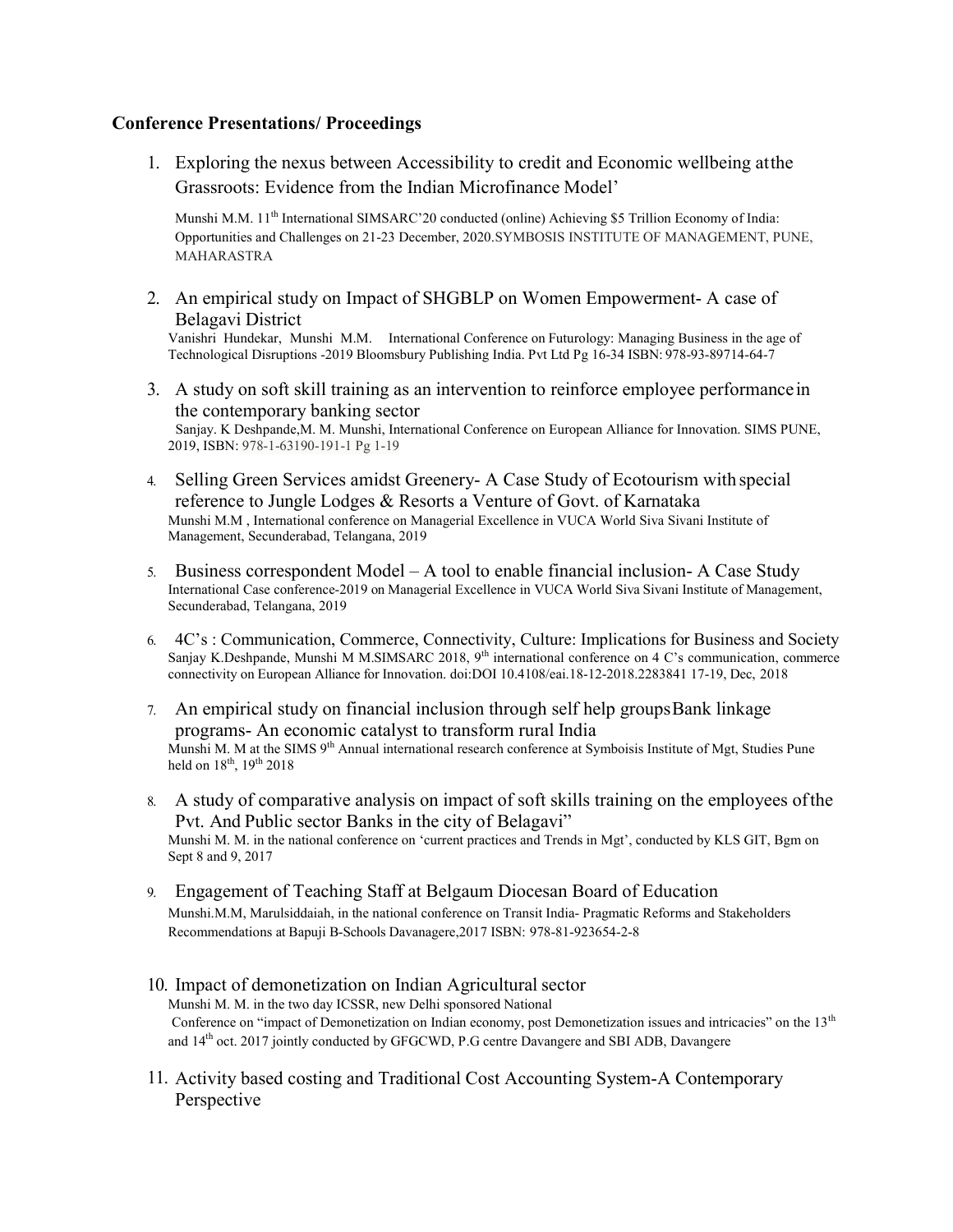Vanishri Hundekar, Munshi M M , in the National conference on Management Research and Contemporary Perspectives conducted by ICBM- School of Business Excellence, Hyderabad in 2016, ISBN:978-81- 924315-2-9

#### 12. Innovative teaching Tools and Cases of Learning Organizations"

Sanjay Deshpande, Munshi M. M Volume , Year 2016, Pages 116

#### 13. Charms and cautions for women Entrepreneurs"

Munshi.M.M. in the National Seminar on Empowerment of women through Enterepreneurship role of startup India Stand up India, Anjuman Arts, science, commerce college and PG studies in English, Vijaypur, 24 sept, 2016

14. Service quality gap Analysis of the automobile service centres- A case study of Manickbag automobile Pvt. Ltd. Belagavi

Munshi M. M in the National conference Emerging issues in Mgt. and an interface between mgt and technology held on 22<sup>nd</sup> and 23<sup>rd</sup> Dec, 2016

15. Strategies for social and sustainable competitive advantage in globalize era-An Empirical Study on Outbound Training and Its on Impact on Management Students Munshi M. M Prof Sanjay Deshpande ISBN:978-93-83192-49-6 Thematics Publications Pvt .ltd Latur, India

#### 16. Safety rating marketing tool for passenger vehicles

Munshi M. M in the National seminar on 'Global work place by 2020 ' held on 26th Feb, 2015, conducted Sindhi College of Commerce Bangaluru in association with Bangaluru University teachers Council of Commerce and Management, Bangaluru

#### 17. Role of IQAC in Higher education institutions

Munshi M. M in the UGC sponsored two day National seminar on 'Succession Planning in Higher Education ' held on 20th and 21st, Feb, 2015 at S.R. Kanthi, Arts, Commerce and Science College, Mudhol, Karnataka

#### 18. Lessons for India from the Master Strokes of UAE and their Business Model

Munshi, M.M ' in the AICTE Sponsored International Seminar on 'Contemporary Issues in Management 'held on January 3-5, 2014 conducted by Advent Institute of Management Studies, 1- Madhuban, Udaipur – 313001 – India

#### 19. Motivation Initiatives are worthless without Employee Engagement

Munshi, M.M in the two-day International Conference on "Strategies for Social and Sustainable Competitive Advantage in Globalised Era" Sponsored by ICSSR, New Delhi and organized by Karnataka State Women's University, Bijapur on June 20 and 21, 2014

- 20. A case on organizational Development on Servocontrols Pvt. Ltd., Belgaum, Karnataka, India Munshi, M.M in the international Case Conference (IICC)On Dec, 20, 2014 Conducted by ICBM- School of Business Excellence, Hyderabad
- 21. The Impact of Outbound Training on Personality and Behavior of Management Students Munshi, M.M in the two-day International Conference on "Strategies for Social and Sustainable Competitive Advantage in Globalized Era" Sponsored by ICSSR, New Delhi and organized by Karnataka State Women's University, Bijapur on June 20 and 21, 2014.

#### 22. Try and Employ- A win-win situation

Munshi, M.M in the National Conference on 'Responsive Management Education' on 9<sup>th</sup> and 10<sup>th</sup>, August 2014, organized by the Dept. of PG. Studies, School of Business and Economics, Rani Chennamma University, Belagavi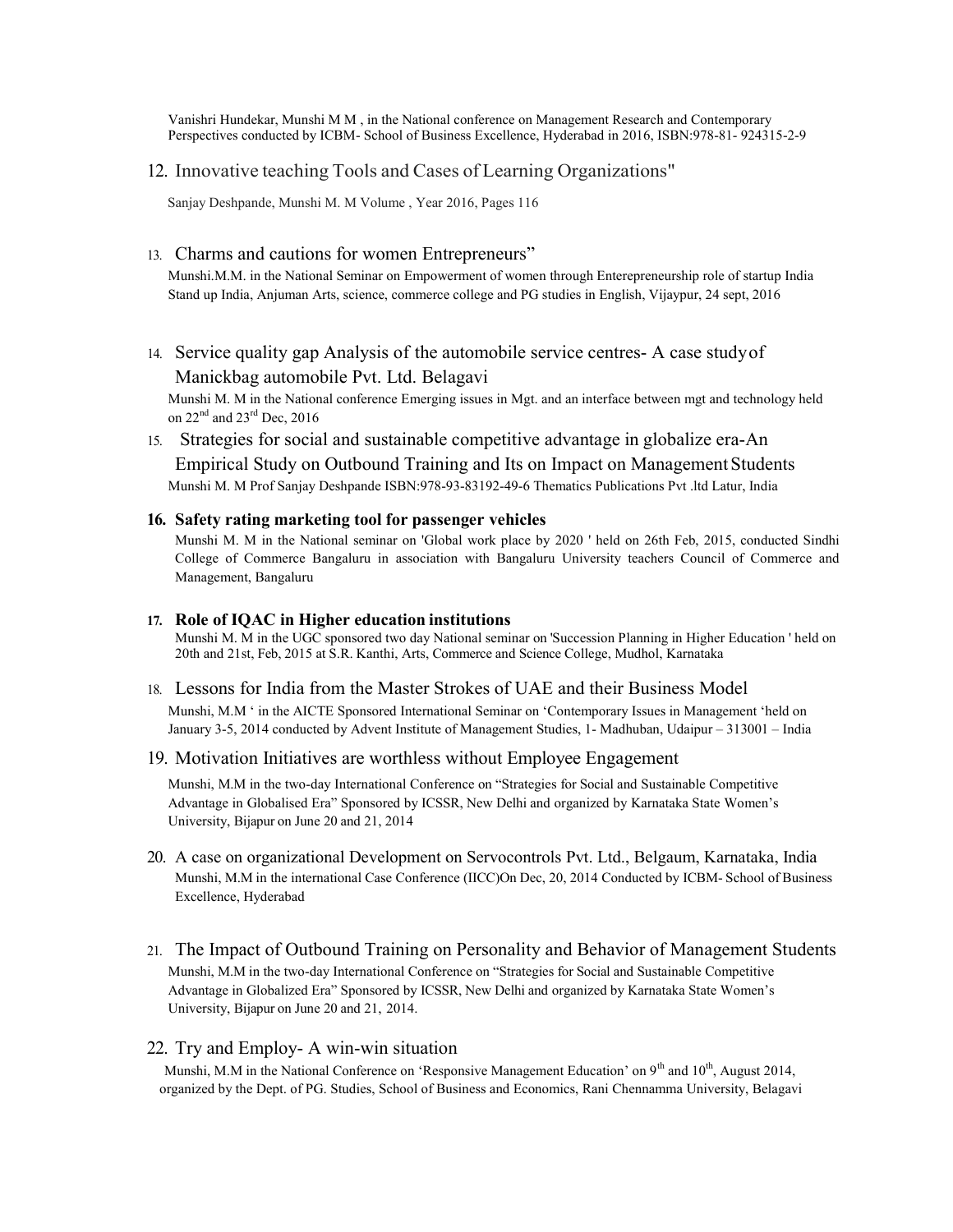23. Thrust Areas in Social Responsibility Accounting

Munshi M. M in the National Seminar on 'Accounting Standards: Issues and Challenges' sponsored by UGC, New Delhi held on the  $7<sup>th</sup>$  August, 2013 at Bhaurau Kakatkar College, Belgaum

#### 24. Social Responsibility Accounting

Munshi, M.M in the National Seminar on 'Accounting Standards: Issues and Challenges' sponsored by UGC, New Delhi held on the 7<sup>th</sup> August, 2013 at Bhaurau Kakatkar College, Belgaum

25. Retailing in India- Opportunities and Implications of the latest Policy Measures in this Sector

Munshi, M.M in the National Conference on 'Transformation and Survival of Business- Organizational Challenges and Opportunities' held on the  $20<sup>th</sup>$ , Sept, 2013 organized by MVJ College of Engineering, Bangalore.

- 26. Emerging Challenges and Thrust Areas of Indian Higher Education System Munshi, M.M in the National Conference on Mapping for Excellence: Challenges Ahead (Challenges in Professional Education) held on the  $17<sup>th</sup>$ , Sept, 2013 at Pioneer Institute of Professional Studies, Indore, (M.P)
- 27. Revisiting Social Responsibility Accounting in the contemporary Scenario Munshi, M.M in the International Conference on 02'Emerging Trends, Challenges & opportunities in Global Business, Management, Tourism and Information Technology (IC-GBMTI), 2013 Organized by Research Development Association and Research Development Research Foundation on  $28<sup>th</sup>$ &  $29<sup>th</sup>$ , Sept, 2013 at Goa.
- 28. The Role of Emotional Intelligence in Sales Performance of Retail Sales Personnel Munshi, M.M., Hanji, S.V.,Two Day Second International Conference on "Innovation-The Key to Global Competitiveness" Organized by Department of Management Studies & Research Center, BMS College of Engineering, Bangalore, on 24<sup>th</sup> and 25<sup>th</sup> October 2013
- 29. Marketing of Bamboo Products in Bellary District: A Case Study' Munshi, M.M at National Seminar conducted by Karnataka State Women's University, Bijapur – Dept. of Post Graduate Studies and Research in Commerce and Management held in November 21 and 22nd, 2013
- 30. A Review on Relationship between Emotional Intelligence and Sales Performance Munshi, M.M., Hanji, S.V., Chittargi, M.H., Sattigeri, a Two Day National Conference on "Developing a Holistic Management System", Organized by Institute of Management Studies and Research, Kuvempu University, Shankaraghatta, on 22<sup>nd</sup> & 23<sup>rd</sup> November 2013.
- 31. Changing Role of Government in a Knowledge-based Economy Munshi, M.M in the National Conference on 'Market, State and Society in Emerging India' held on December 29 and 30, 2013 at Nitte, Mangalore
- 32. Retailing in India- Opportunities and Implications of the latest PolicyMeasures in this Sector'

Munshi, M.M 'Transformation and Survival of Business- Organizational Challenges and Opportunities' , Volume , Year2013, Pages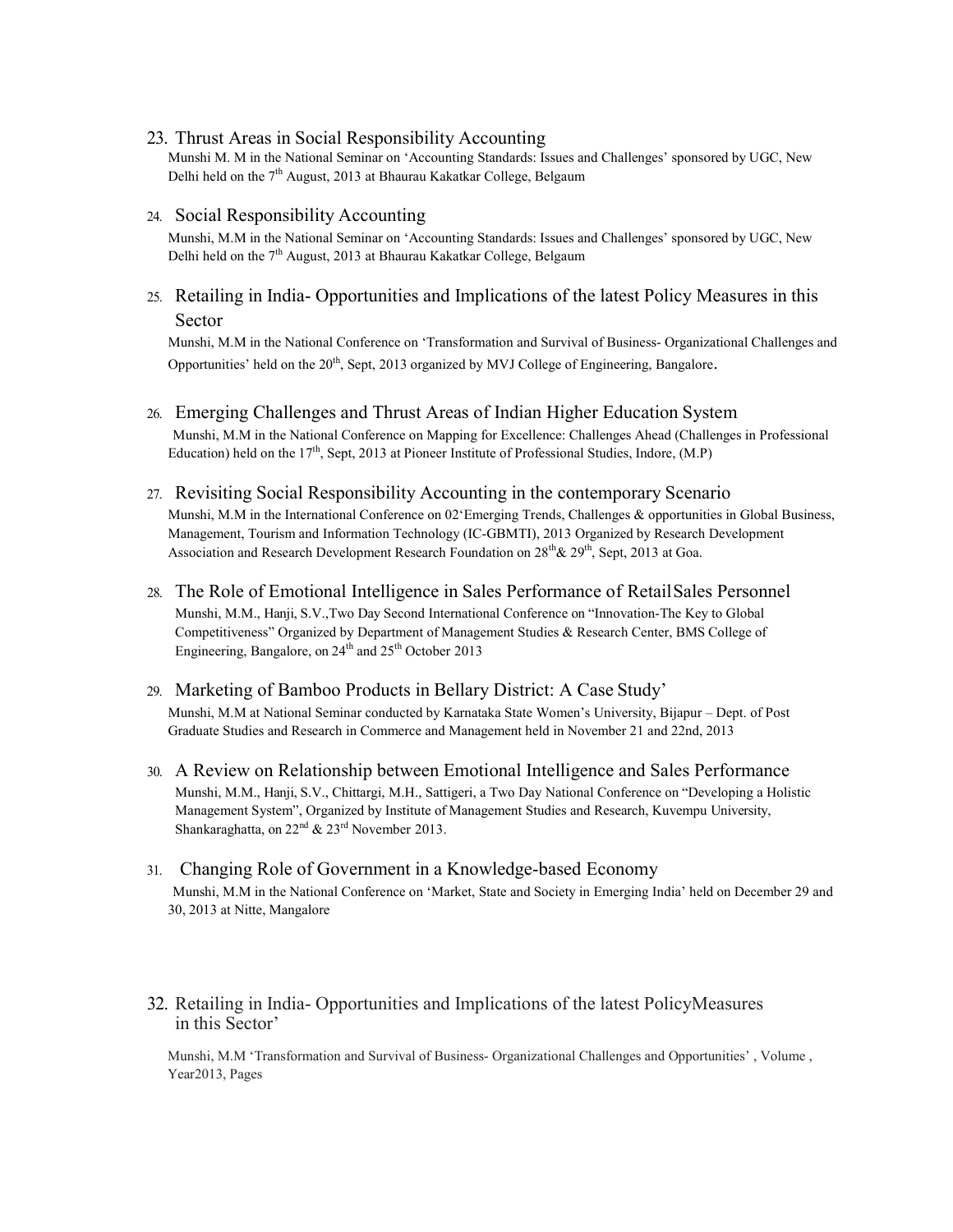# MDP, FDP, SEMINARS, EVENTS CONDUCTED (18)

- 1. Member of the Organizing committee of a Mega State Level Hackfest at VTU Belagavi, in conjunction with Talent spear, Bangaluru, on  $16^{th}$  &  $17^{th}$  of October, 2015.
- 2. Member of the Organizing committee of a one Day IUAC Acquaintance Program on 'Research facility' on 18th November 2014 jointly organized by VTU and Inter University accelerator Centre, New Delhi.
- 3. Conducted a two day faculty development Program on 'New trends in Management' by Prafulla Agnihotri, Director IIM (T) on the  $9<sup>th</sup>$  and  $10<sup>th</sup>$  April 2012.
- 4. Conducted a One Day Seminar On Ethical Hacking by Ankit Fadia, Digital Intelligence Consultant, California USA. On 28<sup>th</sup> September 2011.
- 5. Conduced a national Level management fest called ADVAITH for four Successive years viz 2008,2009,2010 and 2011 at GIT Belgaum
- 6. Conducted a Management Development Program (MDP) on ' Strategic Operational Excellence through Six Sigma and Lean manufacturing on 26.10.2010
- 7. Conducted an MDP on 'Leveraging the best Management Practices to enhance efficacy of the Sugar Mills in Karnataka' on 03.10.09
- 8. Conducted a workshop in conjunction with VTU on 'Research Methodologies' on 25th and 26th of May 2009 at GIT Belgaum
- 9. Conducted a Faculty Development Program (FDP) on 28th and 29th January, 2009 at GIT Belgaum.
- 10. Conducted 'COLLOQUY' ( A Special lecture series of Prominent Industrialists and Academicians) on 2nd and 3rd of June, 2008
- 11. Conducted 'Avalanche' ( A national level technical and cultural fest for three days in 2008 at GIT, Belgaum
- 12. Conducted a Faculty Development Program (FDP) on 29th and 30th July, 2008 at GIT Belgaum
- 13. Conducted a National Level Management Festival for BBA Colleges at Belgaum in 2003 at GCC Belgaum.
- 14. Conducted Gogte Lecture Series at IMER, Belgaum in 2004.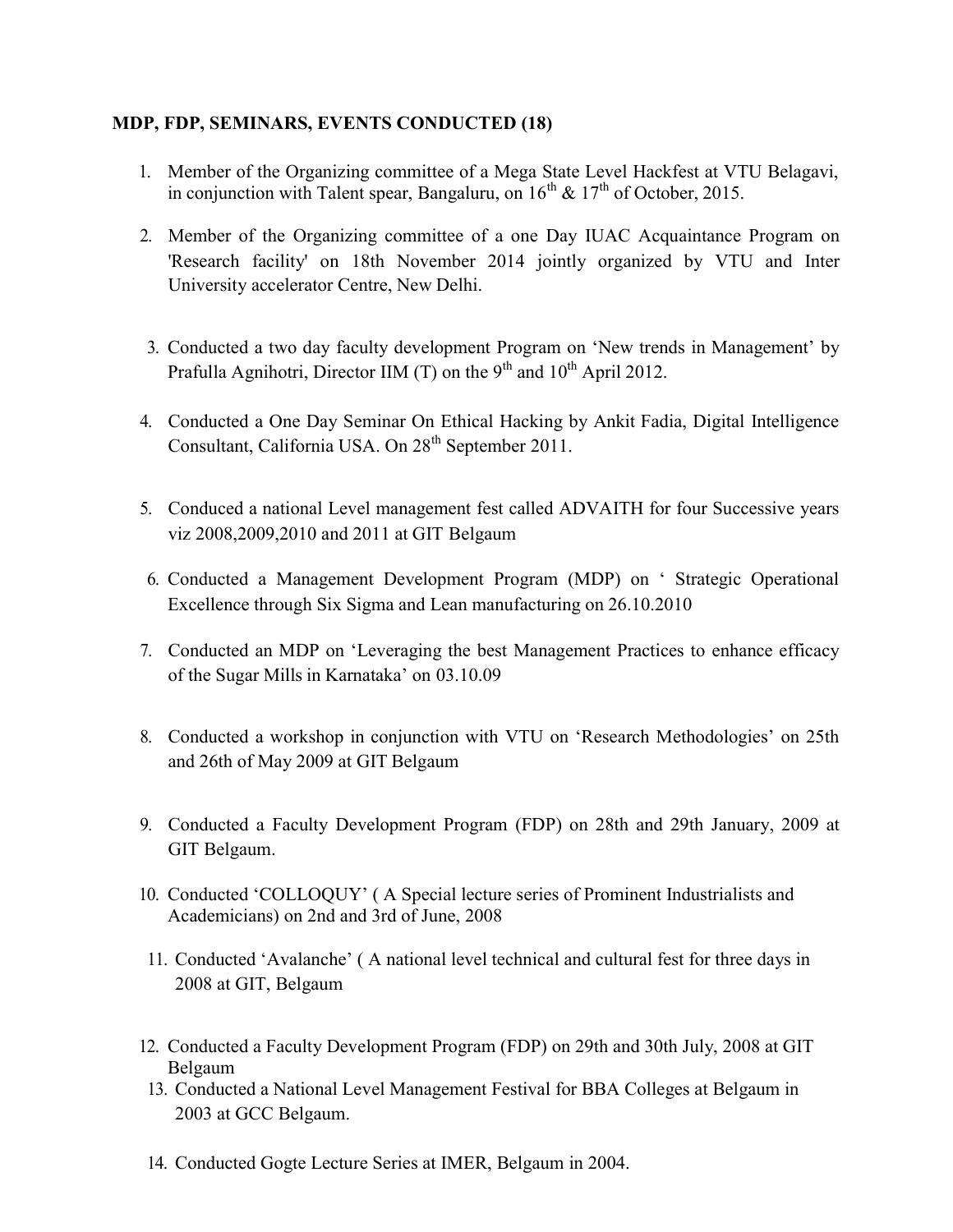- 15. Conducted a Lecture Series of prominent Industrialist & Academicians at GCC, Belgaum in 2004.
- 16. Conducted an inter college elocution competition, jointly organized by GOGTE BBA and LIC of India
- 17. Conducted an inter college cultural festival at GOGTE BBA, Belgaum
- 18. Conducted an inter college debate competition TUSSLE- 07 2007

# Workshops, FDPs and other Academic Endeavours Attended (21)

- 1. Attended the UUCMS of the Dept. of Higher education Council as chairman for the module Academics and class Management representing VTU as the Nodal officer from  $31<sup>st</sup>$  August 2020 to  $2<sup>nd</sup>$  September 2020 at Bangalore.
- 2. Attended a five day FDP on "teaching skill sets- discoverer the teacher in you" From 27th Jan, 2015 to 31st Jan, 2015 at VISVESVARAYA TECHNOLOGICAL UNIVERSITY, Belgaum
- 3. Participated in a one Week workshop Organized by VTU in association with Karnataka State council for Science and Technology' Bangalore on " Geospatial Technology for Planning and Management" organized at VTU, Belgaum from 16th to 20th, September, 2014
- 4. Participated in a one day FDP on " Role of Teachers Challenges and Opportunities" organize at VTU, Belgaum on  $23<sup>rd</sup>$ , Feb, 2014
- 5. Participated in the workshop on "Training of Evaluators on Outcome Based Education and Accreditation" organized by National Board of Accreditation (NBA), New Delhi and VTU, Belgaum conducted in two Phases in May, 2014
- 6. Participated in a four day FDP on " Quality Enhancement in Teaching and Research Methodology to Bridge the gap between Academics and Industry" conducted by VTU, Belgaum and VGST, GoK, Bangalore from  $27<sup>th</sup>$  May,  $2014$  to  $30<sup>th</sup>$  May,  $2014$
- 7. Participated in one day workshop on 'Intellectual Property Rights' held on  $27<sup>th</sup>$  December 2013 at GIT-Dept. of Management Studies &Research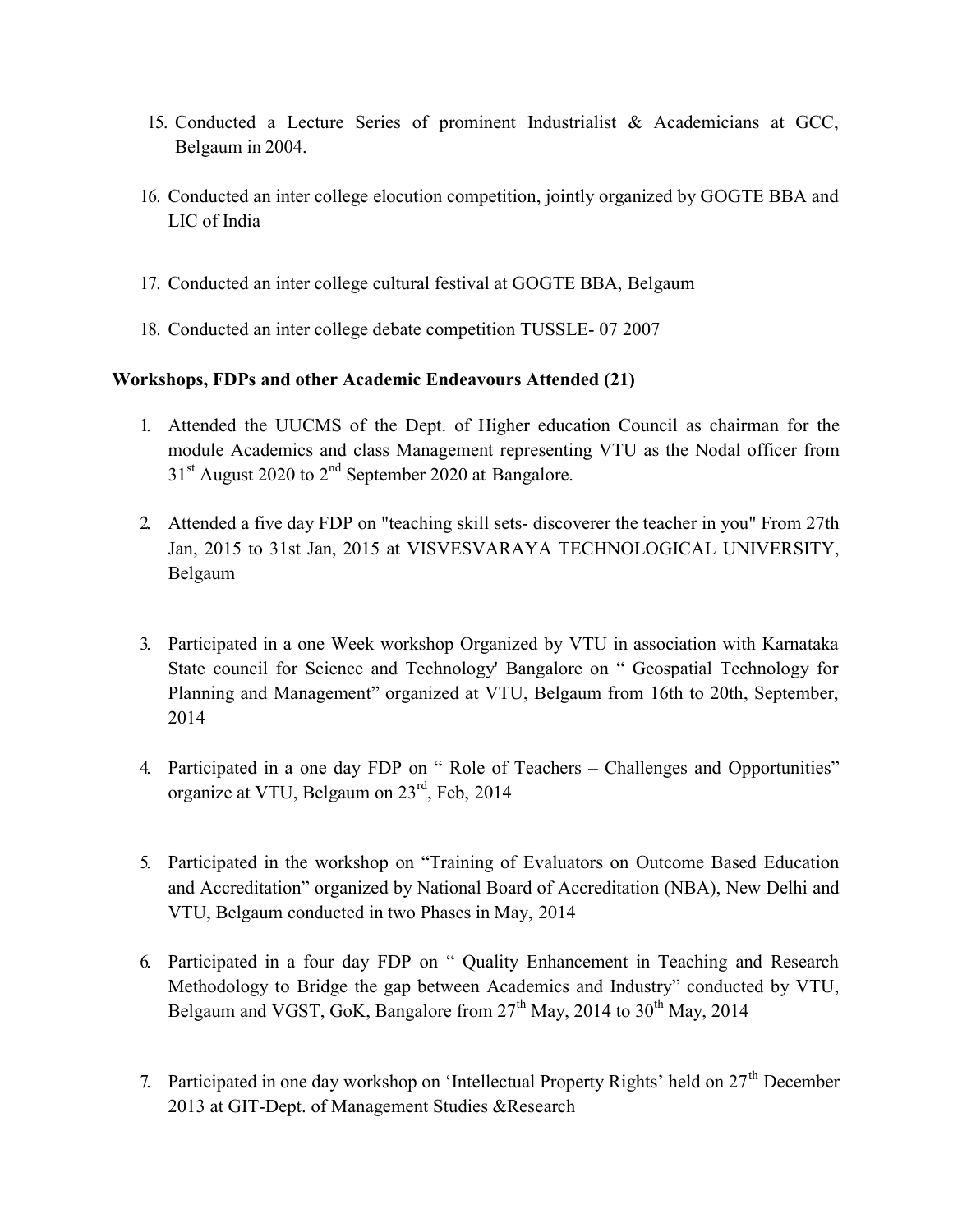- 8. Participated in a two day FDP on 'Mastering the Art of Teaching' organized by GIT-Dept. of Management Studies &Research on  $11^{th}$  &  $12^{th}$ , Oct, 2013
- 9. Participated in a one day FDP on 'Financial Modeling using spread sheets' at Global Business School,Hubli, held on the 31.07.2013
- 10. Participated in a two day ISTE Workshop on 'Akash for Education' conducted by the Indian Institute of Technology (IIT) Bombay on  $10^{th}$  and  $11^{th}$  Nov, 2012.
- 11. Participated in a two day FDP on 'New Trends in Management' organized by GIT-Dept. of Management Studies &Research on  $9^{th}$  &  $10^{th}$ , April, 2012.
- 12. Participated in the faculty development program on "Teaching Methodology at IMER, Belgaum" on 30<sup>th</sup> March 2009.
- 13. Participated in one day workshop on 'Innovative teaching Methodologies' held at PG department of studies in commerce KUD on 24<sup>th</sup> March 2007
- 14. Participated in the national faculty development program for HODs at Hyderabad, by ICFAI University from  $17<sup>th</sup>$  to  $19<sup>th</sup>$  May 2004.
- 15. Participated in the workshop on 'Teaching methodology' on entrepreneurship development at KLES IMSR, Hubli on  $26<sup>th</sup>$  July 2003.
- 16. Participated in the faculty development workshop on "Management Teaching Methodology at Goa conducted by IMER, Belgaum" on  $27<sup>th</sup>$  and  $28<sup>th</sup>$  March 2002.
- 17. Participated in the syllabus review deliberations held by Karnatak University, Dharwad at Women's College Hubli,
- 18. Participated in the syllabus review deliberations held by Karnatak University, Dharwad at Bhartesh College Belgaum.
- 19. Participated in the syllabus review deliberations held by Karnatak University, Dharwad at Gogte College Belgaum.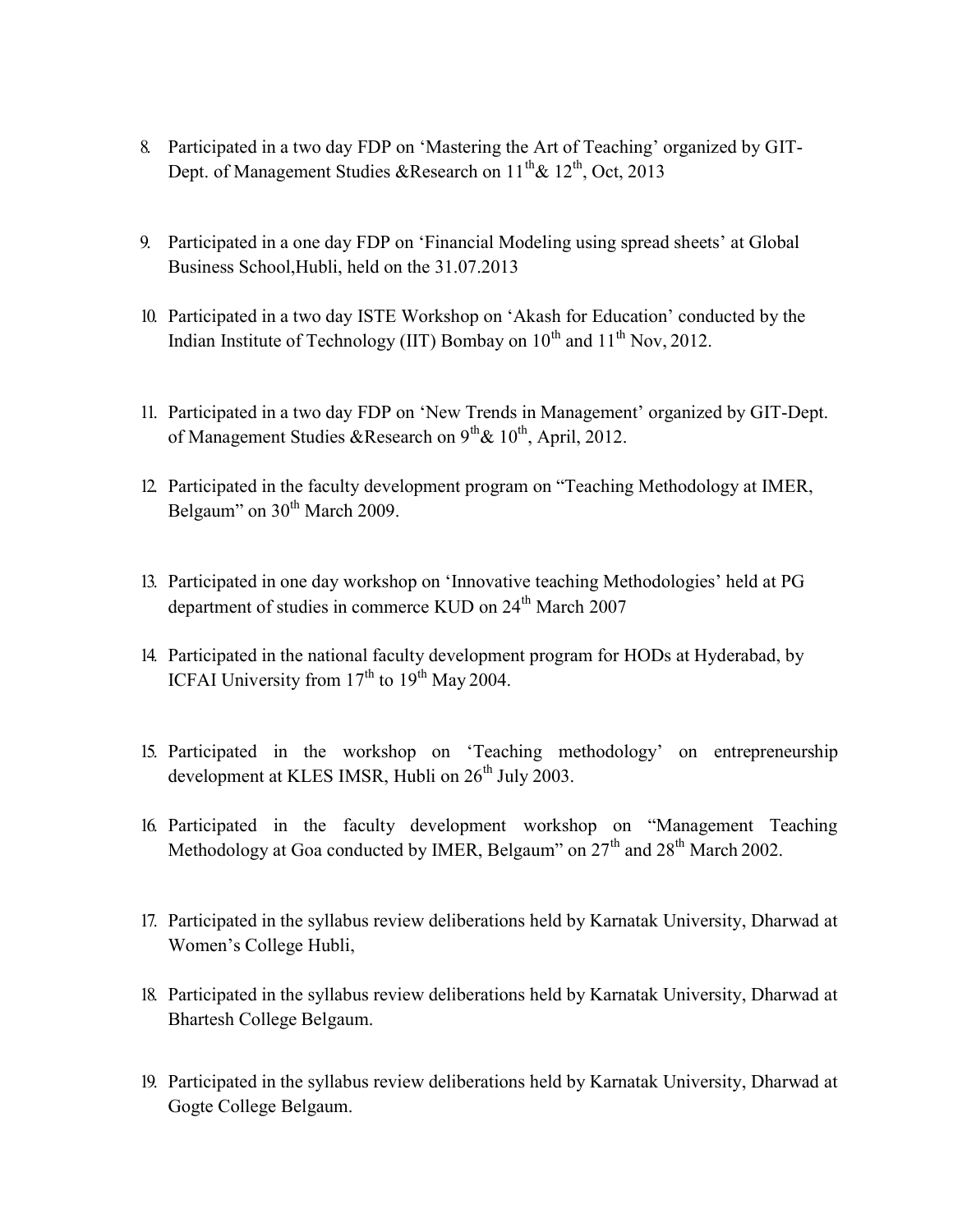- 20. Participated in the syllabus review deliberations held by Karnatak University, Dharwad at BLDES BBA College, Bijapur.
- 21. Participated in the syllabus review deliberations held by Karnatak University, Dharwad at Basveshwar College, Bagalkot.

# University Assignments / Memberships

- 1. Nominated as Member Board of studies for M.Com, Lingaraj College, Belagavi from 01.10.2020 (third Time)
- 2. Nominated as Member Board of studies for MBA, IMER, Bgm. from 17.07.2020
- 3. Vice-Chancellor's nominee for BOS for Basveshwar Engg. College (MBA), Bagalkot.
- 4. Member Academic Council Basveshwar Engg. College (MBA), Bagalkot (two terms)
- 5. Appointed as Observer for PGCET, Govt. of Karnataka 2012-2013
- 6. Member Board of Studies for VTU- MBA (2013-2016) Belgaum
- 7. Member of BOE for MBA, VTU (Three times)
- 8. Member board of studies, Lingaraj college, Belgaum (four Times)

# Other Areas of Interest

Has a professional flair for motivational talks training, mentoring and counseling students Loves Music, Sports, Reading the handwritings (Graphology), Body kinesics etc.

| Languages Known       | English, Hindi, Kannada and Marathi |
|-----------------------|-------------------------------------|
| Date of Birth         | 27.04.1973                          |
| <b>Marital Status</b> | Married                             |
| <b>Sex</b>            | Male                                |
| Nationality           | Indian                              |
| Place of Birth        | Belgaum, Karnataka                  |
| Mother Tongue         | Hindi                               |
| Foreign visits        | Singapore, Dubai, Sharjah           |

### OTHER PERSONAL INFORMATION